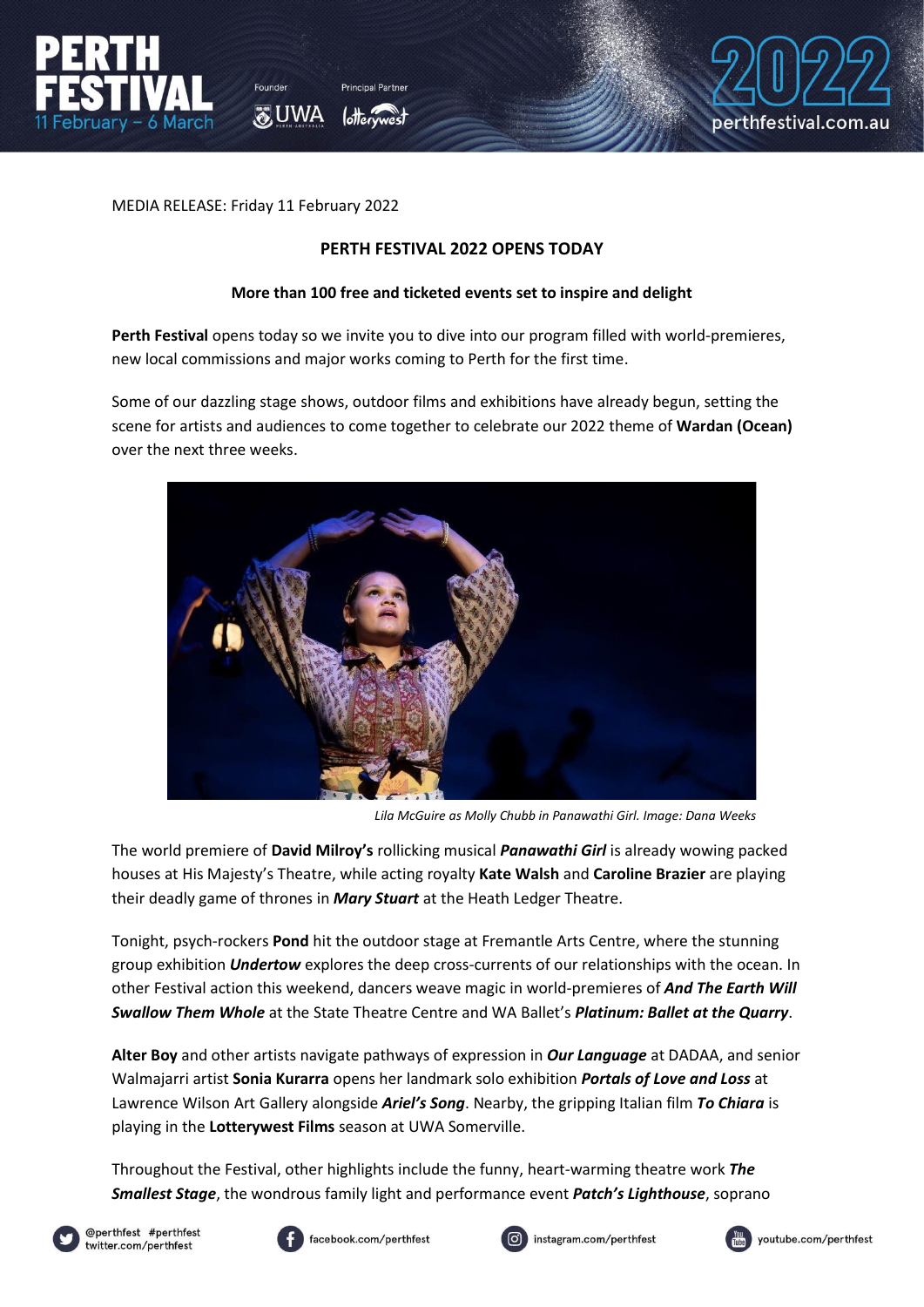**Emma Matthews** shaping beauty from air in *Sea Pictures* beneath WA Museum Boorla Bardip's famous blue whale, the sublime *Katie Noonan with Strings* at AGWA and the epic concert *Become Ocean*, featuring the combined forces of the **West Australian Symphony Orchestra** and **Western Australian Youth Orchestra**.

Founder

**O**UWA

Breathing new life into old spaces, beatmaker **Ta-Ku** takes over the old **Karrakatta Club** with his *Songs to Experience* music and art show, and our converted European Foods warehouse venue in Northbridge features a fantastic contemporary music line-up including **Methyl Ethyl** and *Flewnt's Boorloo Block Party.* 

In our Wardan year, there are events all along the coast. **Perth Symphony Orchestra** perform free concerts near the sea at Rockingham and Wanneroo, and **The Farm** and **Co3 Contemporary Dance**  kick up the sand at City Beach in *The Ninth Wave*. **Alter Boy**, **Stella Donnelly** and RTRFM's *WA Mixtape* crank up the music at B-Shed, while South Mole juts into the ocean as a witness to *Sounds of Sunset* with **CLAUDIO.**

Our **Literature & Ideas** program also returns, starting with *A Day of Ideas: At Sea,* a day of conversations with Perth at the heart at **Subiaco Arts Centre** on 19 February. Over the following *Writers Weekend* on 26-27 February, **Tim Winton**, **Lisa Taddeo**, **Hannah Kent**, **Helen Garner** and many more writers, plus the fun of **Family Day**, will bring connection through stories to Fremantle Arts Centre.

To close the Festival on the March long weekend, the free and immersive multisensory experience of *Noongar Wonderland* will light up Perry Lakes with dynamic stories of Noongar Boodjar co-created by many of the artists behind recent Festival hits *Hecate* and *Fist of Fury Noongar Daa*.

**Artistic Director Iain Grandage** says: 'Perth Festival 2022 is a glittering collection of experiences for you, our audience. Over the next three weeks, the finest artists of our generation are bringing stories to life in the most extraordinary ways and in the most extraordinary locations right across our city. We all seek moments of comfort in these turbulent times, and it is a privilege to be able to share these events that are filled with such beauty, joy and wonder.'

While five shows could not proceed during this year's Festival season, we still have more than 100 free and ticketed events for people to enjoy and we look forward to welcoming audiences to our COVID-safe venues. We remind everyone to get double-vaccinated (and a third dose when eligible), and to have their proof of vaccination and ID ready to present upon entry to applicable venues and events. Please see our COVID-safe page here:<https://www.perthfestival.com.au/covidsafe/>

This year, Perth Festival is reaching out from the city and around this vast state with our new **Touring WA** partnership with **Minderoo Foundation**, taking events to Bunbury, Albany and Karratha.

Also look out for **Meyne Wyatt's** extraordinary *City of Gold*, the Black Swan State Theatre Company and Sydney Theatre Company production coming to the Heath Ledger Theatre from 17-27 March.









perthfestival.com.au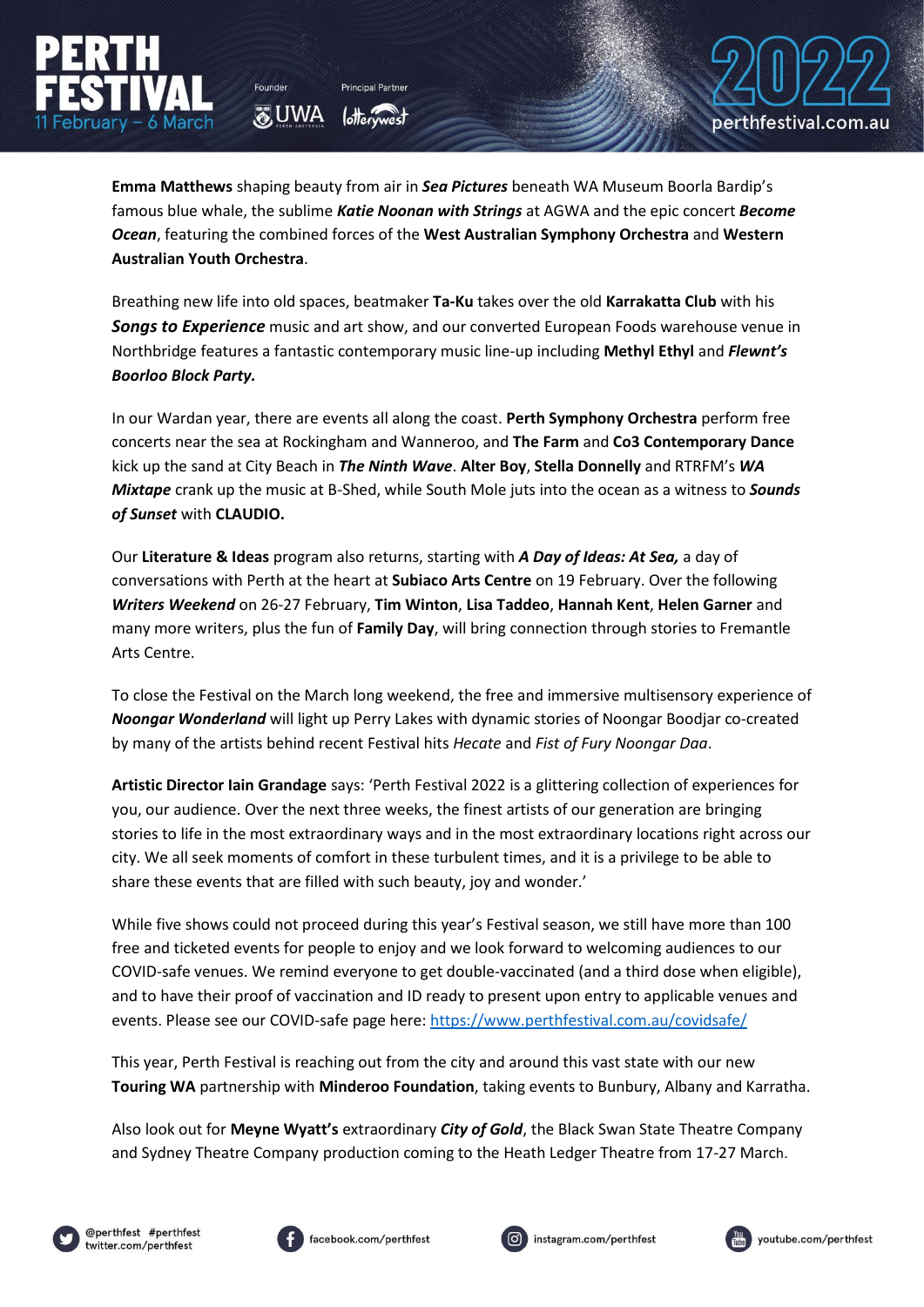

perthfestival.com.au

We thank the Government, Principal Partner Lotterywest, Founding Partner the University of Western Australia and all our supporters. We could not put on the Festival and make such a positive impact on our community without them by our side. 

**Perth Festival runs 11 February – 6 March. Lotterywest Films continues to 3 April.**

#### **BOOKINGS AND FESTIVAL INFO:** *[perthfestival.com.au](https://www.perthfestival.com.au/)* **Clic[k here](https://www.perthfestival.com.au/media) for media kits and images. For further information, interviews or images please contact:**

**Stephen Bevis +61 8 6488 8618 | 0448 927 281 [sbevis@perthfestival.com.au](mailto:sbevis@perthfestival.com.au) | [media@perthfestival.com.au](mailto:media@perthfestival.com.au)**

**O**UWA

*Perth Festival acknowledges the Noongar people who continue to practise their values, language, beliefs and knowledge on their kwobidak boodjar. They remain the spiritual and cultural birdiyangara of this place and we honour and respect their caretakers and custodians and the vital role Noongar people play for our community and our Festival to flourish.*

## **Festival 2022 theme - Wardan**

*The ocean. We saw them first. They came along the sea, beyond the horizon. Moving upon the water, closer and closer. Big white sails and strange white men. We saw them, thinking the spirits of our ancestors are returning. Our lives changed forever. Now we are here. Today. Together still. Wardan is where it all began for us. It is dangerous and powerful, a mysterious and spiritual place.* 

## **– Assoc Prof Ted Wilkes AO and Ian Moopa Wilkes**

## *ABOUT PERTH FESTIVAL*

*Founded in 1953 by The University of Western Australia, Perth Festival is the longest running international arts festival in Australia and Western Australia's premier cultural event. The Festival has developed a worldwide reputation for excellence in its international program, the presentation of new works and the highest quality artistic experiences for its audience. For almost 70 years, the Festival has welcomed to Perth some of the world's greatest living artists and now connects with hundreds of thousands of people each year.* 

*Iain Grandage is Artistic Director 2020-24*